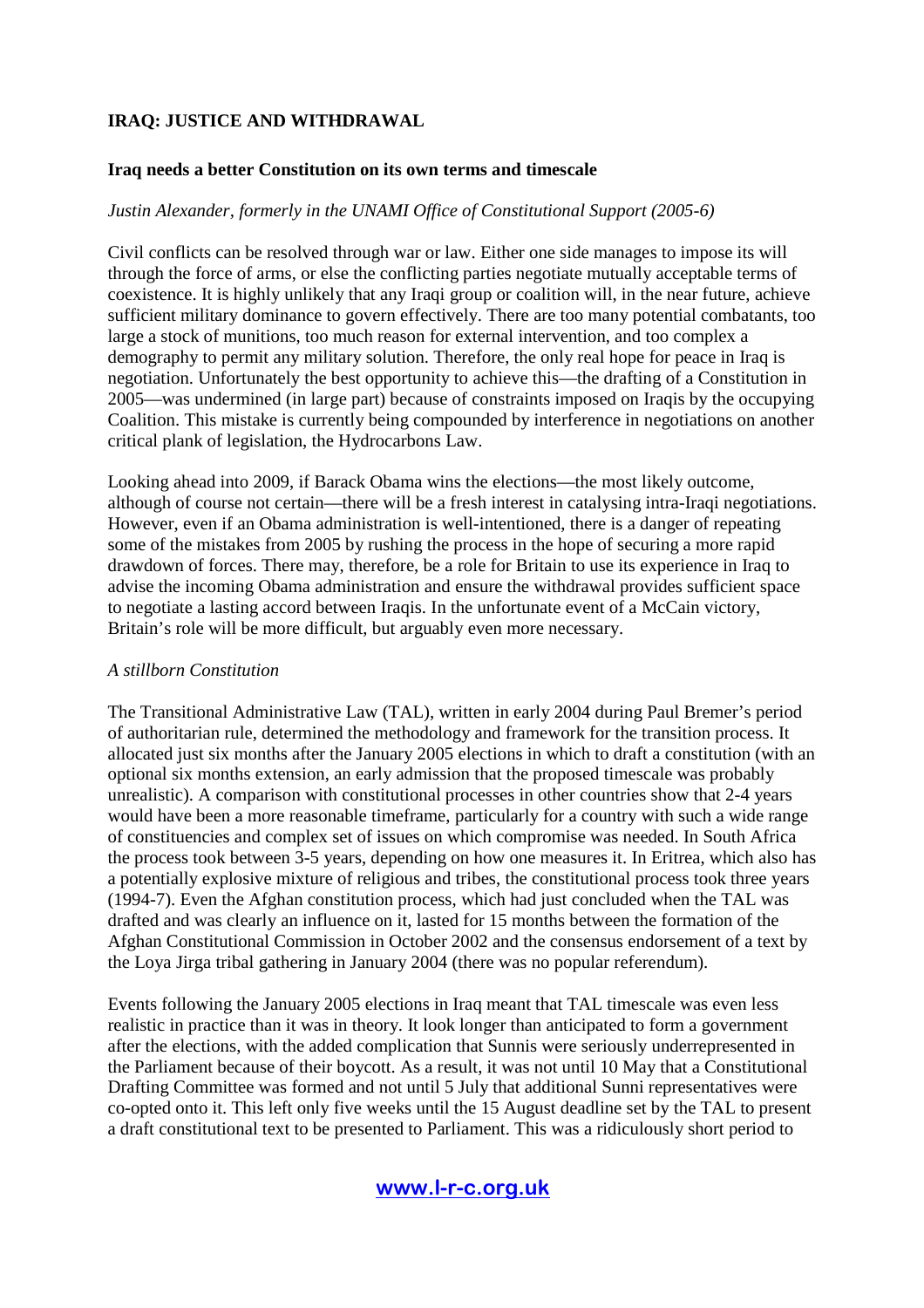achieve consensus on such significant issues as federalism and the oil industry, particularly in the context of intense and ongoing civil conflict that overshadowed the drafting process and even claimed the life of Sunni committee member Mijbil Issa on 19 July. The conflict combined with the brief timescale made it impossible for the Drafting Committee to properly consult with the Iraqi public. My own role at the UN was precisely to support initiatives by the Committee and by civil society groups to educate and consult with the public on the contentious issues. If there had been time to do this properly then it could have given a broad section of the Iraqi public a greater sense of ownership in the Constitution and in the new political system and might have helped to mitigate violence.

Almost everyone in the international policy community in Baghdad in July 2005 expected that there would be an extension to the drafting process; under the terms of TAL this had to be requested by the Committee no later than the 1 August. Sheikh Hammoudi, the Chairman of the Constitutional Committee, a member of SCIRI (a party that had secured many of its preferences in the draft text), nonetheless said on 31 July that he intended to ask Parliament for an extension the next day. However President Bush phoned party leaders the next morning, and in fact there was no extension. A reasonable interpretation of this is that Bush wanted the transition to be complete in time for the 2006 US mid-term elections. Mahmoud Othman, a Committee member from the Kurdish Alliance, warned about this when he told reporters: "If you're talking about a consensus, something on which we all agree, I certainly don't think it can be done on time. This is something too important to rush. We shouldn't be driven by America's domestic agenda."<sup>1</sup> The Chicago Tribune explained that: "The United States is putting intense pressure on all sides to stick to the timetable, which is considered central to plans to start bringing U.S. troops home next year."<sup>2</sup> Although there was no formal extension under the terms of the TAL, neither was a final Constitutional text approved on schedule by the Parliament. Instead, informal negotiations amongst party leaders, sometimes hosted by the US Ambassador, continued to alter the test until just a few days before the Constitutional referendum. An extension of the more representative and accountable drafting committee would have been greatly preferable to this informal process which left some of the parties, already frustrated at the process up to the 15 August, feeling even more excluded.

#### *The South African alternative*

In February 2006 I accompanied a delegation of Iraqi parliamentarians on a study tour in South Africa, meeting with many of the politicians and lawyers who had been instrumental in the transition from Apartheid. It is useful to draw a comparison between the two countries, although recognising that their contexts are very different. In South Africa the negotiated transition from repressive rule, including elections and the approval of a permanent Constitution, took over five years. The first serious negotiations began in December 1991 and produced an Interim Constitution in November 1993. It included provisions such as the protection of White property and language rights for the country's many ethnic groups (there are eight recognised official languages). This reassured most people that their worst fears about the transition would not be realised and therefore it wouldn't be worth taking up arms. The election in April 1994 went ahead peacefully, approving the Interim Constitution and electing President Mandela.

There was the potential for a civil war in South Africa and, if the transition had not taken place under the consensually agreed terms of the Interim Constitution, but instead under a framework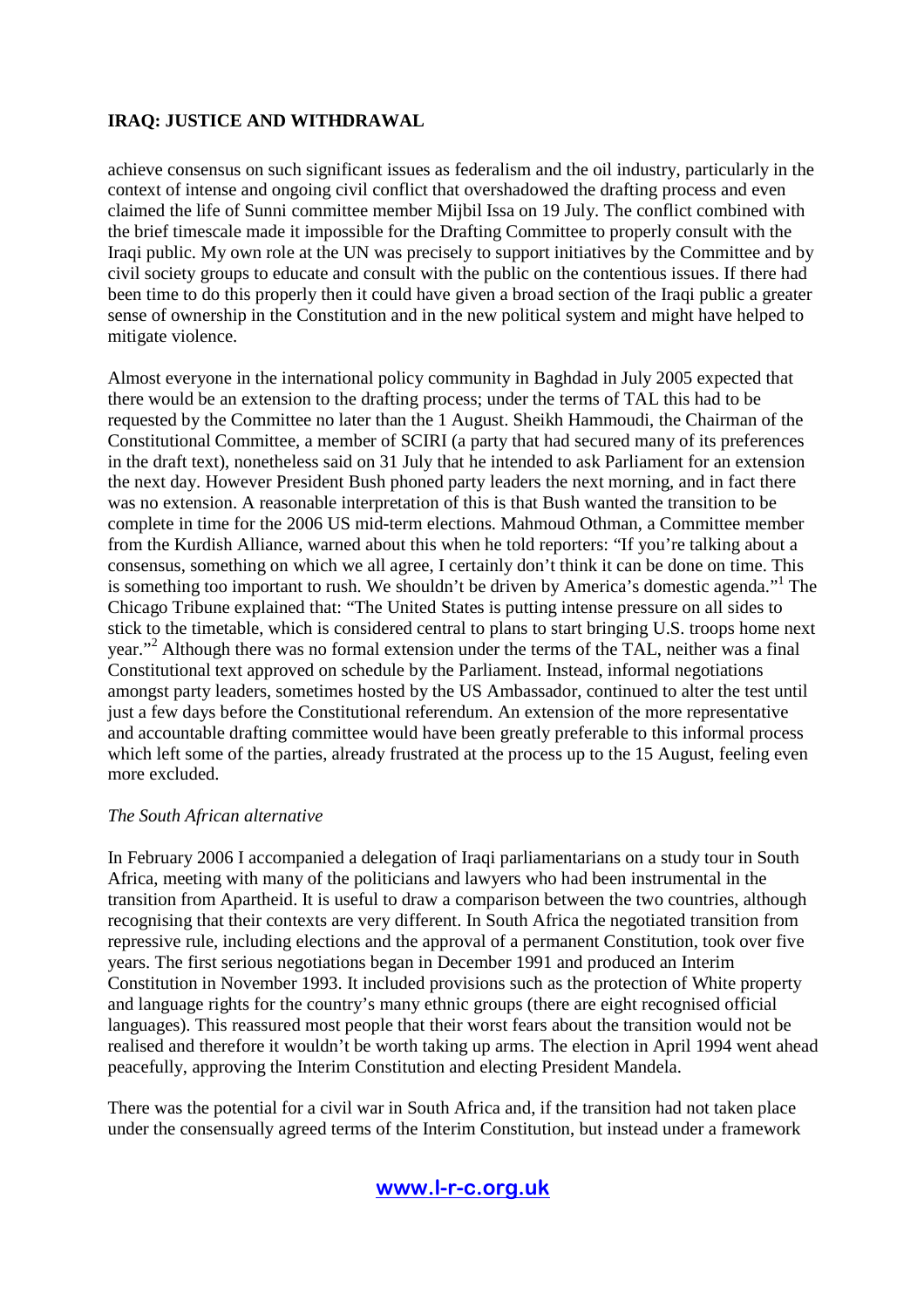and timescale dictated by the interests of an occupying power, then perhaps there would have been one. As it was, a permanent Constitution with a bill of rights was adopted in May 1996, following two further years of negotiation, $3$  and subsequently amended slightly based on recommendations of the Constitutional Court to make sure it cohered with the terms of the Interim Constitution.<sup>4</sup> It is helpful to remember that South Africa had to deal with sectarian tensions and transitional issues—such as wealth disparities, aspirations for regional autonomy and responses to past crimes—every bit as difficult as Iraq's. South Africa transition was not painless—thousands died in violence in 1992—and is far from perfect today, but it does provide an example of how a difficult transition can be better managed, and it is not too late to apply some of the lessons that can be learned from South Africa and elsewhere. Nepal is a more recent example, where carefully managed constitutionalism has enabled a transition from a long running civil war.

#### *An ineffectual review*

The Constitution was approved in the controversial referendum on 15 October 2005. Few Iraqis had seen the text, which was only finalised days before the referendum. Furthermore, many Sunni Arabs believe that the vote in Mosul was manipulated because, without the narrow approval officially recorded in that province, the Constitution would have been vetoed under the terms of the referendum which required a majority approval in 16 out of the 18 provinces. One of the final ad hoc revisions to the Constitution promised a six month process of review, with amendments being submitted to Parliament and then referendum, in order to secure the eleventh-hour support of the (Sunni Arab) Iraqi Islamic Party. Over 30 months later, the Constitutional review process has not yet achieved any results and remains in deadlock. This is because the process is back-tofront. Difficult issues (federalism, Kirkuk, distribution of revenues) cannot be resolved as an afterthought but must be tackled together as part of a grand social contract in which all sides can accept some compromises because the agreement as a whole brings shared benefits and protections which are sufficient to override individual community preferences in particular areas, however strongly held. The South African transition is unlikely to have worked so smoothly if, for example, the status of White-owned land had been left to a review committee. In Iraq, the dominant parties largely secured their preferences in the original Constitution, and so have had little motivation to give ground in the years since.

#### *Obama's proposals*

Barack Obama's plans for withdrawal are positive but far from complete or convincing. His campaign explains that: "Iraq's constitution, approved in an October 2005 referendum, is the product of a Kurdish–Shiite deal. Iraq's government was supposed to immediately revise the constitution to be more inclusive of Sunnis and to develop a more sustainable balance between Baghdad's centralized authority and provincial governments. They never did." The solution proposed is promising: "Barack Obama would have the United Nations convene a constitutional convention in Iraq that would include representatives from all levels of Iraqi society. The convention would not adjourn until national reconciliation is reached and contentious questions such as federalism, oil revenue sharing, and de-Ba'athification are resolved."<sup>5</sup>

Obama recognises that the 2005 Constitution, and the review process that followed, have not built a sufficient foundation for peace in Iraq. His proposal for a UN-led convention, and